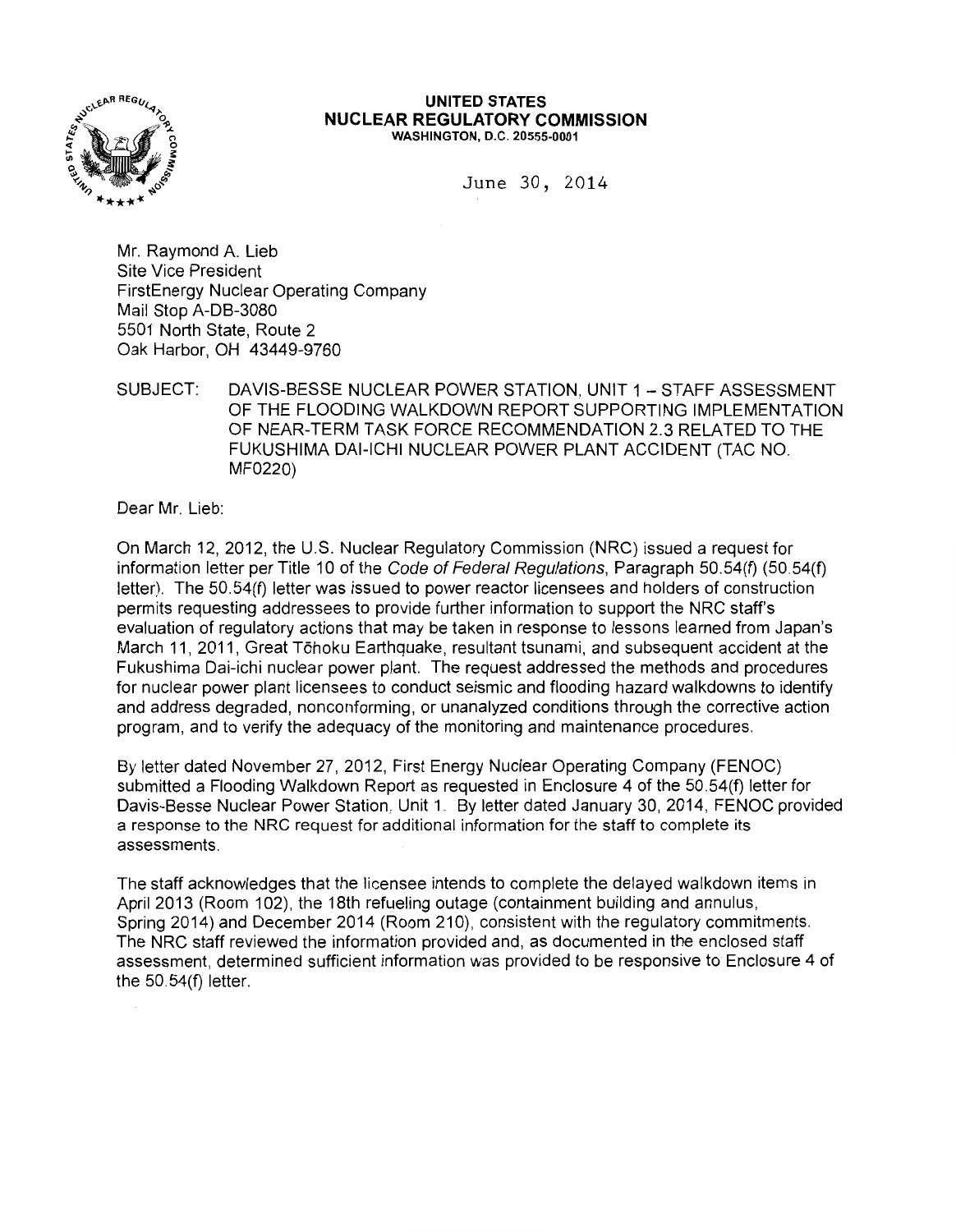#### R. Lieb - 2 -

If you have any questions, please contact me at (301) 415-2315 or by email at Eva. Brown@nrc.gov.

Sincerely,

#### *IRA/*

Eva A. Brown, Senior Project Manager Plant Licensing 111-2 and Planning and Analysis Branch Division of Operating Reactor Licensing Office of Nuclear Reactor Regulation

Docket No.50-346

Enclosure: Staff Assessment of Flooding Walkdown

cc w/encl: Distribution via Listserv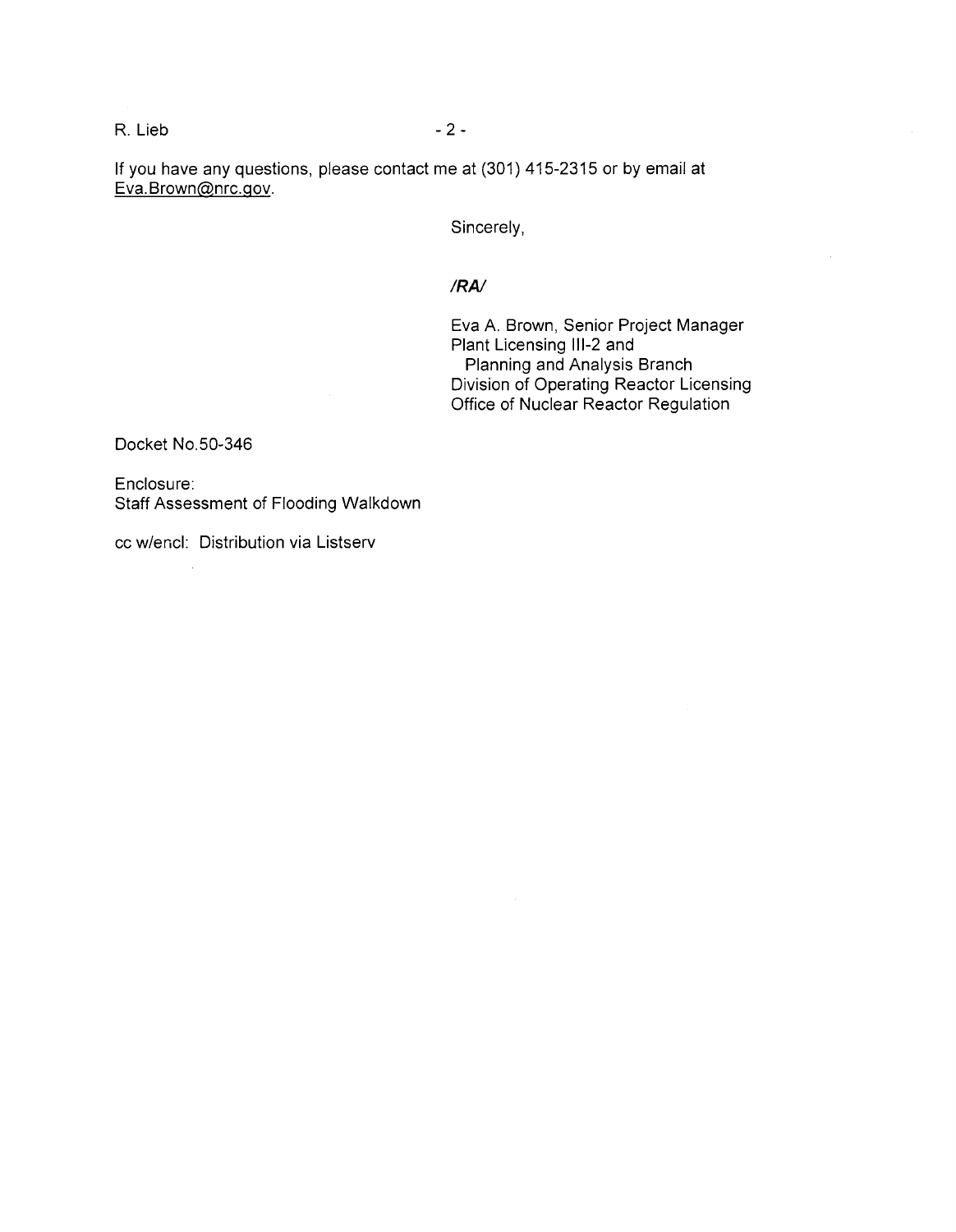# STAFF ASSESSMENT OF FLOODING WALKDOWN REPORT

# NEAR-TERM TASK FORCE RECOMMENDATION 2.3 RELATED TO

# THE FUKUSHIMA DAI-ICHI NUCLEAR POWER PLANT ACCIDENT

# DAVIS-BESSE NUCLEAR POWER STATION, UNIT 1

# DOCKET NO. 50-346

# 1.0 INTRODUCTION

On March 12, 2012 (Agencywide Documents Access and Management System (ADAMS) Accession No. ML 12053A340), the U.S. Nuclear Regulatory Commission (NRC) issued a request for information per Title 10 of the Code of Federal Regulations (10 CFR), Paragraph 50.54(f) (50.54(f) letter), to all power reactor licensees and holders of construction permits in active or deferred status. The request was part of the implementation of lessons learned from the accident at the Fukushima Dai-ichi nuclear power plant. Enclosure 4, "Recommendation 2.3: Flooding" (ADAMS Accession No. ML 12056A050), to the 50.54(f) letter requested that the licensees conduct flooding walkdowns to identify and address degraded, nonconforming, or unanalyzed conditions using the corrective action program (CAP), verify the adequacy of monitoring and maintenance procedures, and report the results to the NRC.

The 50.54(f) letter requested licensees to include the following:

- a. Describe the design basis flood hazard level(s) for all flood-causing mechanisms, including groundwater ingress.
- b. Describe protection and migration features that are considered in the licensing basis evaluation to protect against external ingress of water into structures, systems, and components (SSCs) important to safety.
- c. Describe any warning systems to detect the presence of water in rooms important to safety.
- d. Discuss the effectiveness of flood protection systems and exterior, incorporated, and temporary flood barriers. Discuss how these systems and barriers were evaluated using the acceptance criteria developed as part of Requested Information Item 1.h.
- e. Present information related to the implementation of the walkdown process (e.g., details of selection of the walkdown team and procedures) using the documentation template discussed in Requested Information Item 1.j, including actions taken in response to the peer review.
- f. Results of the walkdown including key findings and identified degraded, nonconforming, or unanalyzed conditions. Include a detailed description of the actions taken or planned to address these conditions using guidance in Regulatory Issues Summary 2005-20,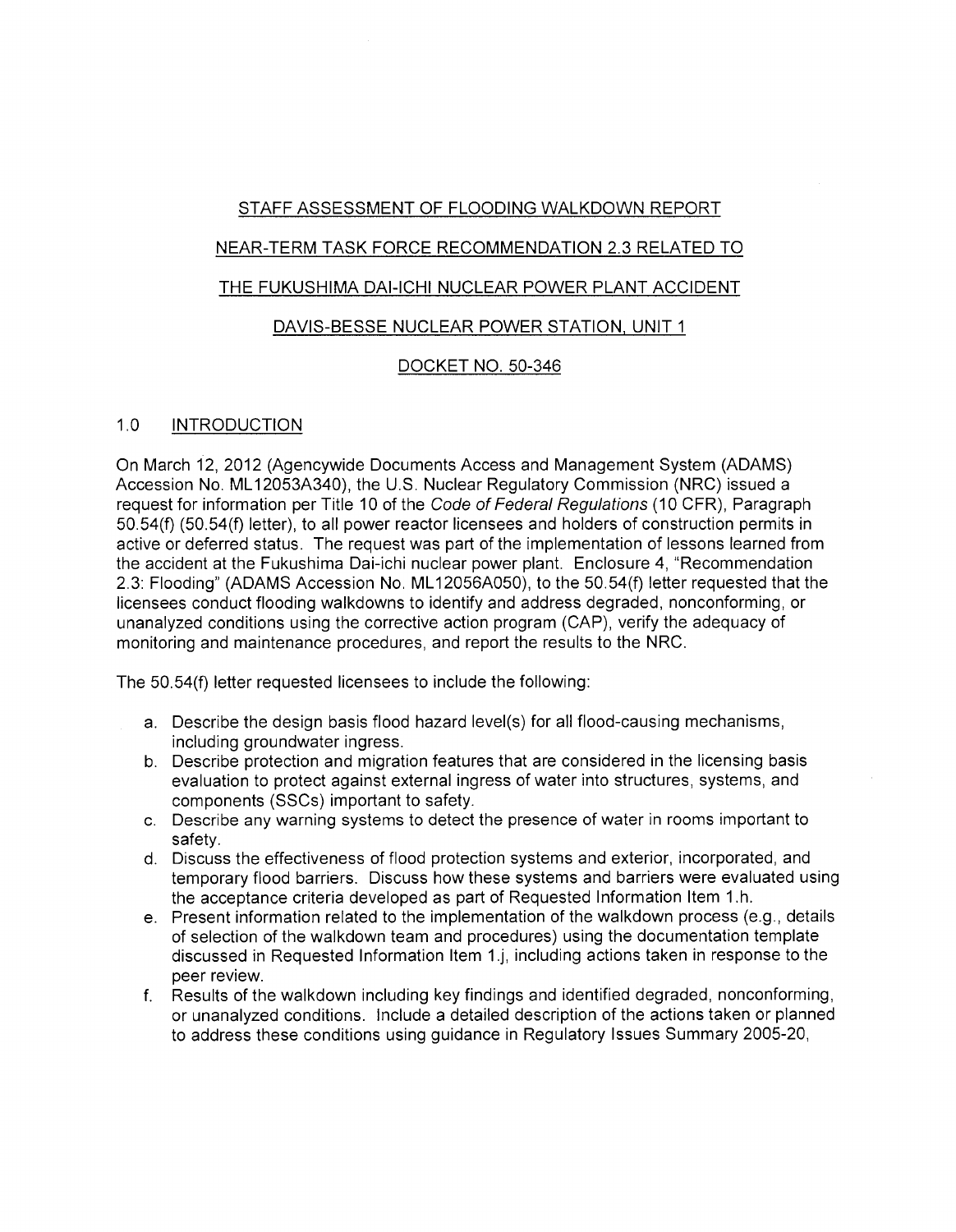Revision 1, to the NRC Inspection Manual Part 9900 Technical Guidance, "Operability Conditions Adverse to Quality or Safety," including entering the condition in the corrective action program.

- g. Document any cliff-edge effects identified and the associated basis. Indicate those that were entered into the corrective action program. Also include a detailed description of the actions taken or planned to address these effects
- h. Describe any other planned or newly installed flood protection systems or flood mitigation measures including flood barriers that further enhance the flood protection. Identify results and any subsequent actions taken in response to the peer review.

In accordance with the 50.54(f) letter, Enclosure 4, Required Response Item 2, licensees were required to submit a response within 180 days of the NRC's endorsement of the flooding walkdown guidance. By letter dated May 21, 2012 (ADAMS Accession No. ML121440522), the Nuclear Energy Institute (NEI) staff submitted NEI 12-07, Revision 0-A, "Guidelines for Performing Verification Walkdowns of Plant Flood Protection Features" to the NRC staff to consider for endorsement. By letter dated May 31, 2012 (ADAMS Accession No. ML12144A142), the NRC staff endorsed the walkdown quidance.

By letter dated November 27, 2012, (ADAMS Accession No. ML 13008A029), as supplemented by a letter dated January 30, 2014 (ADAMS Accession No. ML 14030A559), First Energy Nuclear Operating Company (FENOC, the licensee), provided a response to Enclosure 4 of the 50.54 (f) letter Required Response Item 2, for Davis-Besse Nuclear Power Station (DBNPS).

The NRC staff evaluated the licensee's submittals to determine if the information provided in the walkdown report met the intent of the walkdown guidance and if the licensee responded appropriately to Enclosure 4 of the 50.54(f) letter.

# 2.0 REGULATORY EVALUATION

The SSCs important to safety in operating nuclear power plants are designed either in accordance with, or meet the intent of, Appendix A to 10 CFR Part 50, General Design Criteria (GDC) 2, "Design Bases for Protection Against Natural Phenomena," and Appendix A "Seismic Geological Criteria for Nuclear Plants," to 10 CFR Part 100. It is stated in GDC 2 that SSCs important to safety at nuclear power plants shall be designed to withstand the effects of natural phenomena such as earthquakes, tornadoes, hurricanes, floods, tsunami, and seiches without loss of capability to perform their safety functions.

For initial licensing, each licensee was required to develop and maintain design bases that, as defined by 19 CFR 50.2, identify the specific functions to be performed by an SSC, and the specific values or ranges of values chosen for controlling parameters as reference bounds for the design.

The design bases for the SSCs reflect appropriate consideration of the most severe natural phenomena that have been historically reported for the site and surrounding area. The design bases also reflect sufficient margin to account for the limited accuracy, quantity, and period of time in which the historical data have been accumulated.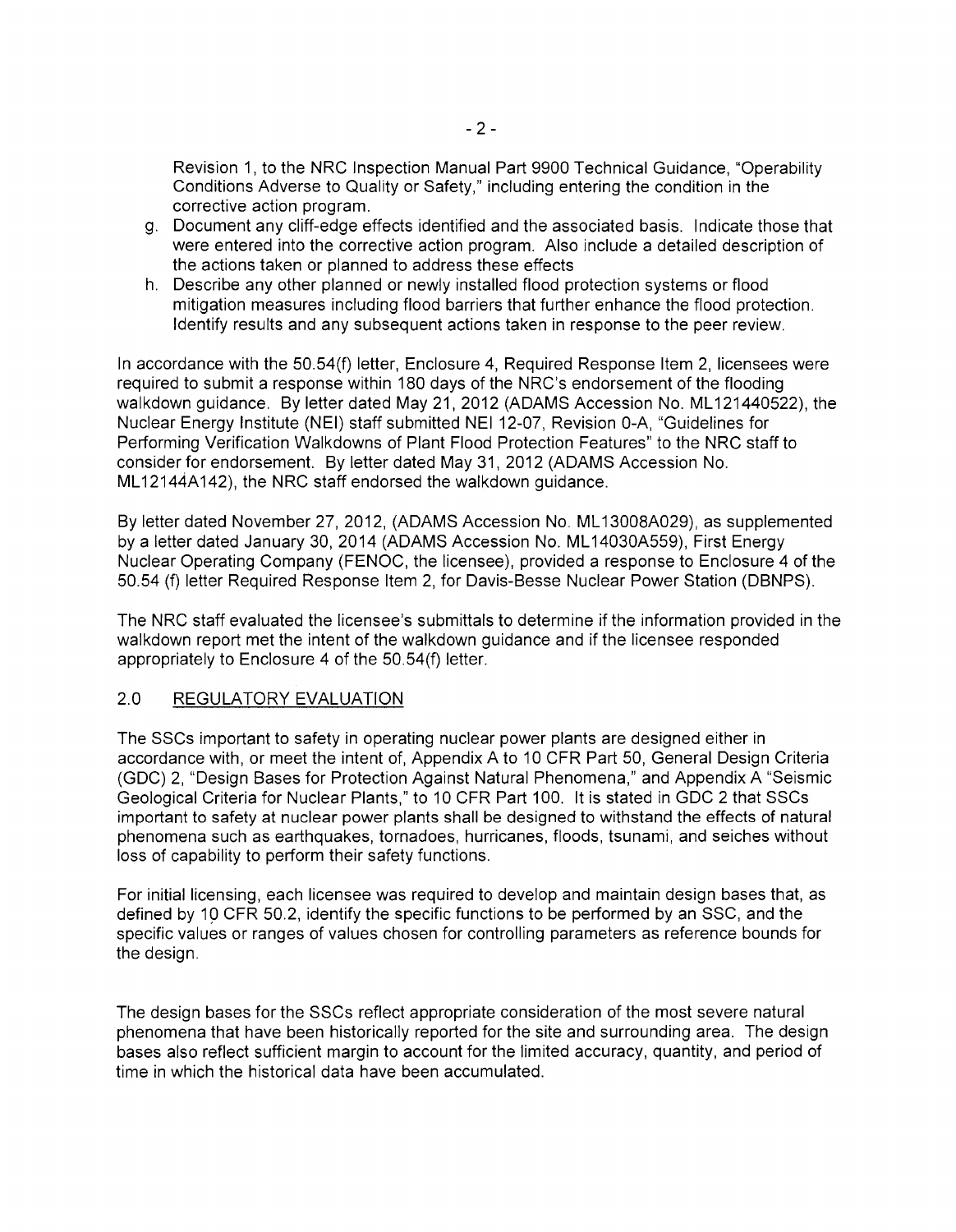The current licensing basis (CLB) is the set of NRC requirements applicable to a specific plant, and the licensee's written commitments for ensuring compliance with, and operation within, applicable NRC requirements and the plant-specific design basis, that are in effect.

#### 3.0 TECHNICAL EVALUATION

#### 3.1 Design Basis Flooding Hazard for DBNPS

The licensee stated that the design basis flood hazards for the DBNPS site are: flooding from Lake Erie, local intense precipitation, and flooding on the Toussaint River. Flooding analyses from Lake Erie resulted in a probable maximum water level of 583.7 feet (ft) International Great Lakes Datum (IGLD). Maximum wave runup was calculated to be 6.6 ft above the probable maximum water level, resulting in a maximum water runup of 590.3 ft IGLD.

The licensee stated that local intense precipitation analysis resulted in a theoretical water buildup of 584.5 ft IGLD which accounts for surface drainage offsite to surrounding areas ranging in elevation from 570.0 to 575 ft IGLD. Local intense precipitation over a period of 6 hours is the only time-dependent flooding hazard considered in the licensing basis.

The licensee stated that although within the licensing basis, Toussaint River, which borders the site to the south, is considered to be an unlikely hazard due to its small size, as well as the fact that it is relatively wide and has an open connection to Lake Erie, which controls the river levels. Using the probable maximum rainfall in the Toussaint River drainage area, the maximum water level at the DBNPS station would be 580 ft IGLD. For these reasons, ice jam induced flooding on the Toussaint River is considered unlikely. There are no dams on the Toussaint River.

Based on the NRC staff's review, the licensee appears to have described the design basis flood hazard level(s) as requested in the 50.54(f) letter, and consistent with the walkdown guidance.

#### 3.2 Flood Protection and Mitigation

#### 3.2.1 Flood Protection and Mitigation Description

The licensee reported that the DBNPS site CLB flood protection is to 585ft IGLD which is the ground floor elevation of the station. The DBNPS site structures were built up 6 to 14 ft above existing grade to an elevation of 584 ft IGLD to provide protection from Lake Erie's maximum credible water level condition. To protect against wave runup from flooding from Lake Erie, the area around the station is protected along the north, east, and partially along the south, by an earthen breakwall built to an elevation of 591.0 ft IGLD. The front wall of the Intake Structure is designed to withstand hydrodynamic forces associated with the maximum probable hydrodynamic water level (i.e., runup).

The licensee stated that seismic Category I structures are designed to withstand a static water level of 584.0 ft, and use a variety of flood protection measures at lower elevations for the various structures, such as waterproofing, covered or sealed penetrations, water stops, floor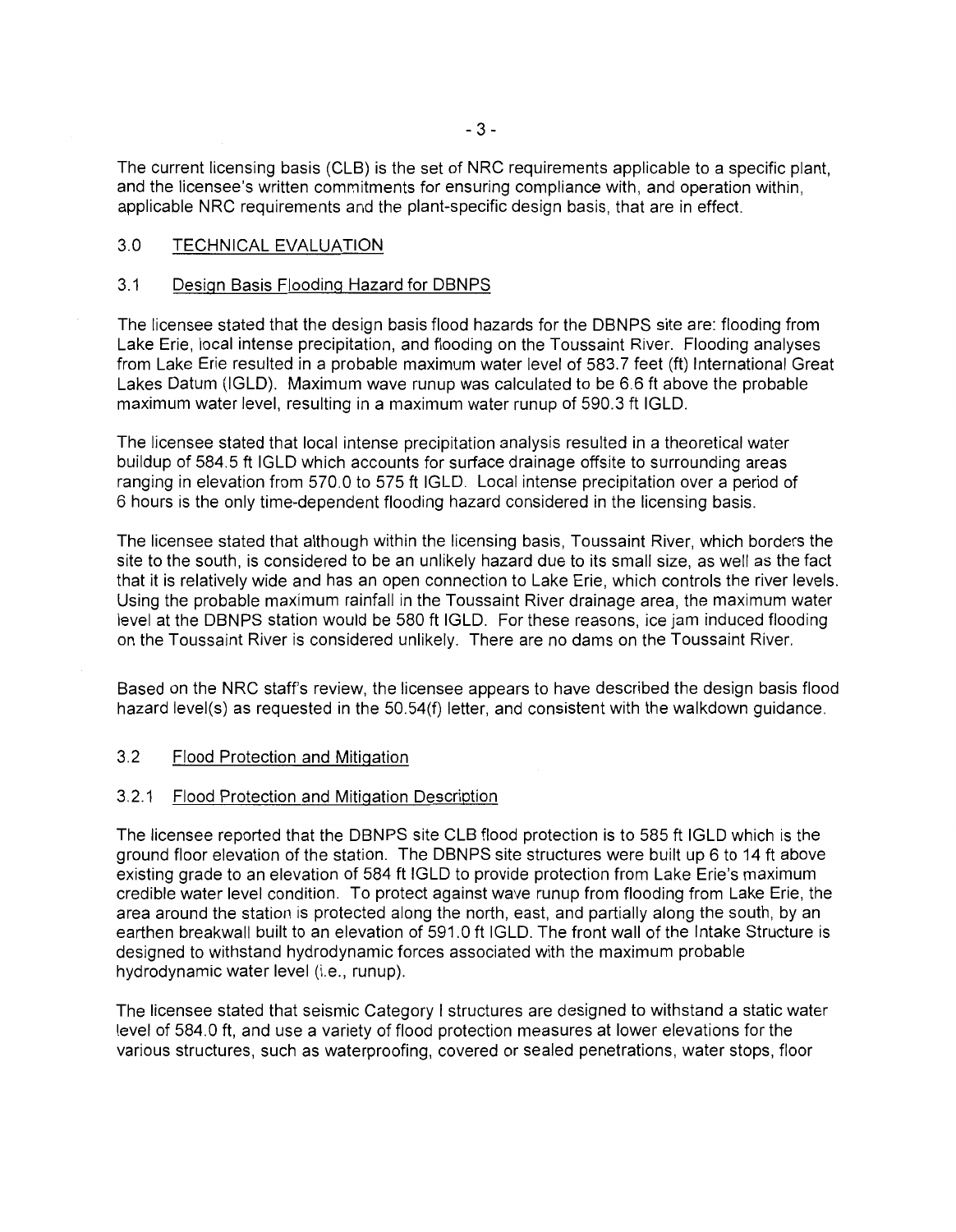drains and sumps. Station drains are designed to collect site runoff in addition to roof drainage and route the effluent to ditch draining into the Toussaint River draining into nearby Lake Erie.

The licensee stated that adverse weather conditions considered include a probable maximum meteorological event to determine rise in lake level due to wind tides. The resulting maximum wind speed considered was 100 miles per hour (mph) over a 10 minute period. Ice jams on the Toussaint River were also considered. The service water tunnel and rooms utilize waterproof membranes for protection.

## 3.2.2 Incorporated and Exterior Barriers

The licensee reported that the site has incorporated and/or exterior barriers that are permanently in-place, requiring no operator manual actions. These barriers include mitigation measures such as waterproof envelope systems for building, construction joint water stops, sump pumps, flood doors, floor drains, and watertight doors. There are also elevated earthen walls along the north, east and partially on the south side for wave run-up protection. The majority of the walls and floors included in the walkdowns are credited to protect equipment from groundwater intrusion.

## 3.2.3 Temporary Barriers and Other Manual Actions

The licensee reported that the site requires no temporary barriers or equipment that requires operator action. Conditions such as rising lake levels in Lake Erie are used to initiate procedures used for flooding mitigation to verify or restore flood barriers, make notifications, arrange for alternate forms of site transportation, and other mitigative measures. A similar procedure for tornado and high winds also exists.

#### 3.2.4 Reasonable Simulation and Results

The licensee did not discuss reasonable simulations and results. No operator equipment flood protection or mitigation actions are performed at DBNPS for an external flooding event.

#### 3.2.5 Conclusion

Based on the NRC staff's review, the licensee appears to have described protection and mitigation features as requested in the 50.54(f) letter, and consistent with the walkdown guidance.

#### 3.3 Warning Systems

The licensee stated that instrument strings provide Lake Erie water level indication and alarms for increases in water levels. The DBNPS "Flooding" procedure references these indications to determine entry into the procedures and flood level classification during a flood and/or rising water levels.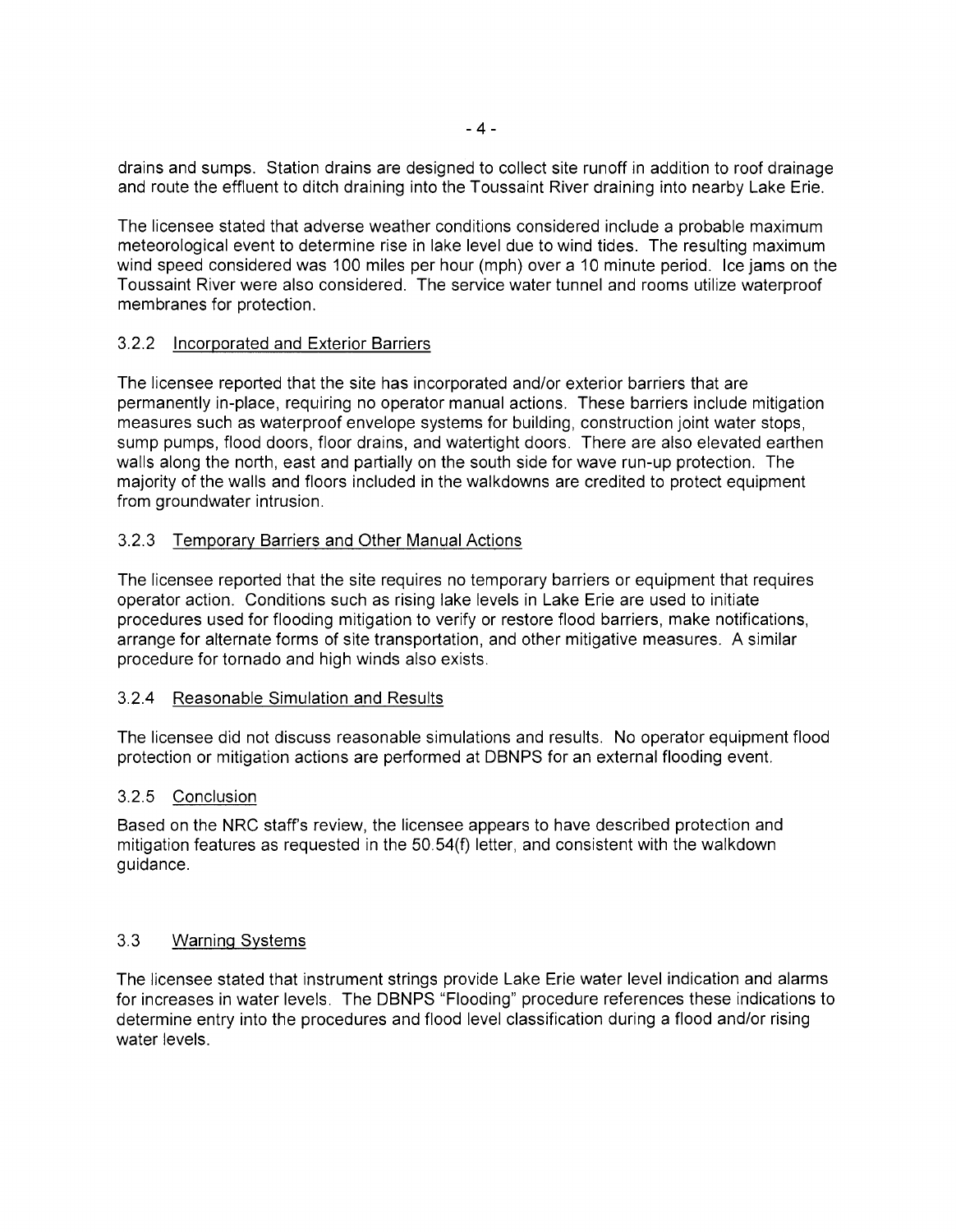The licensee described that that there are floor drains and a sump to collect seepage that might enter the service water pump room with a computer point alarm to alert the operator to an elevated water level in the intake structure sump.

Based on the NRC staff's review, the licensee appears to have provided information to describe any warning systems as requested in the 50.54(f) letter, and consistent with the walkdown guidance.

#### 3.4 Effectiveness of Flood Protection Features

The licensee stated that the design basis flood hazard for the DBNPS site is based on the maximum probable static water level (583.7 ft IGLD from Lake Erie with a maximum wave runup level on the breakwall of 590.3 ft IGLD). The effects of a CLB local intense precipitation event show that the resultant flood waters will not exceed the station floor elevation of 585 ft IGLD in buildings containing safety related equipment.

The licensee reported that the DBNPS site flood protection is based on safety-related equipment positioned above the design basis flood elevation with the balance of Seismic Class I equipment protected from external flood by passive protection features. Considering that DBNPS has a primary passive flood protection system, proper configuration of features was a primary licensee acceptance criteria. To that end, the licensee used existing drawings during visual inspections by trained personnel to confirm features were capable of performing their design function. These inspections did not identify any material degradation that compromised the flood design basis protection function. Periodic preventive maintenance activities or inspections are performed as applicable to provide assurance that the features maintain the ability to perform the intended function.

The licensee reported that the exterior barriers including wave protection dikes were inspected to ensure that rip-rap was in place and the grade and slopes remain consistent with site drawings. Exterior walls were inspected for cracks and penetrations for integrity. For incorporated barriers, a "Barrier Functional List" was used to determine the credited external flood barriers. These barriers included walls inspected for cracks, penetration seals, flood doors, and gaskets. Active incorporated barriers such as sump pumps were included in inspections to ensure the pumps were on a preventative maintenance plan. The instrument strings providing indications of Lake Erie levels and alarms for increases in water levels were also considered active components.

Based on the NRC staff's review, the licensee appears to have discussed the effectiveness of

flood protection features as requested in the 50.54(f) letter, and consistent with the walkdown guidance.

#### 3.5 Walkdown Methodology

By letter dated June 11, 2012 (ADAMS Accession No. ML12163A318), the licensee responded to the 50.54(f) letter that they intended to utilize the NRC-endorsed walkdown guidelines contained in NEI 12-07 Rev. 0-A (ADAMS Accession No. ML12173A215). The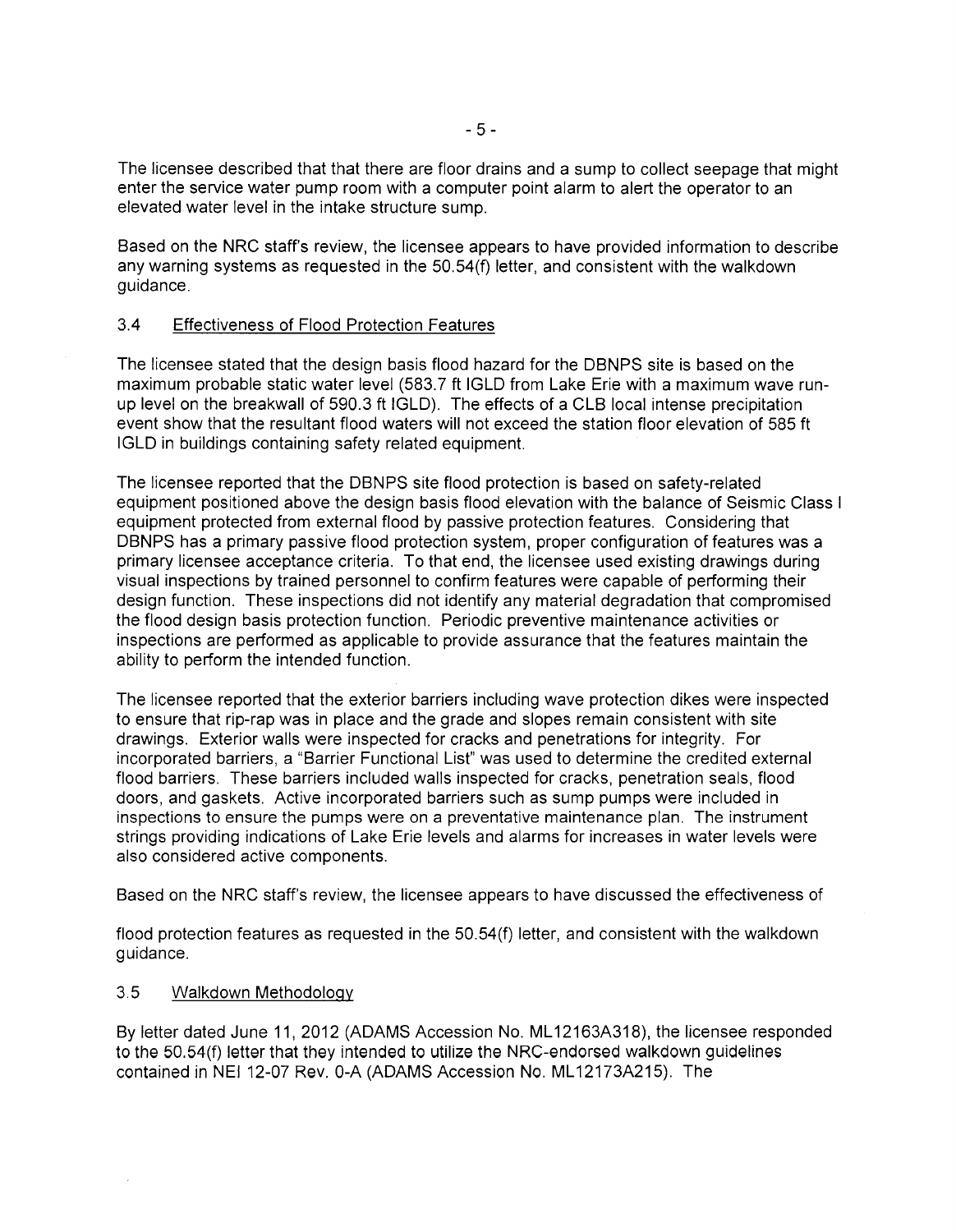licensee's walkdown submittal dated November 27, 2012, indicated that the licensee implemented the walkdowns consistent with the intent of the guidance provided in NEI 12-07. The licensee did not identify any exceptions from NEI 12-07.

Based on the NRC staff's review, the licensee appears to have presented information related to the implementation of the walkdown process as requested in the 50.54(f) letter, and consistent with the walkdown guidance.

## 3.6 Walkdown Results

## 3.6.1 Walkdown Scope

The licensee performed walkdowns of features for the two categories of incorporated and exterior barriers. These consisted of the site, Seismic Class 1 structures, intake structure, and pipe tunnel, containment and shield building, auxiliary building, borated water storage tank, station drains, and penetrations below 585 feet IGLD. The flood features that were walked down include wave protection dikes, rip-rap, barriers, masonry walls, piping and conduit penetrations, sheet pilings, penetration seals, sump pumps, instrument strings, and flood doors. Most of the features were visually inspected for cracks, material degradation, gaps, etc. Operation of the flood doors' closure mechanism was assessed. No other significant simulations and/or activity reviews were made.

Flood prevention and mitigation measures are designed to function in all modes of operation including full-power operation, startup, shutdown, and refueling.

The licensee used acceptance criteria consistent with the intent of NEI 12-07.

## 3.6.2 Licensee Evaluation of Flood-Protection Effectiveness, Key Findings, and Identified **Deficiencies**

The licensee performed an evaluation of the overall effectiveness of the plant's flood protection features. The licensee's report evaluated the features' effectiveness by visual inspection compared with site drawing specifications. Identification of minor issues associated with the flood features that do not jeopardize their operability were discussed and noted as described in condition reports. See Sections 3.4 and 3.6.1 for a brief summary of flood protection features.

The guidance in NEI 12-07 defines a deficiency as follows:

A deficiency exists when a flood protection feature is unable to perform its intended function when subject to a design basis flooding hazard.

The licensee did not identify deficiencies because of the flood walkdowns.

It is further specified in NEI 12-07, that licensees identify observations/potential deficiencies in the CAP that were not yet dis positioned at the time the walkdown report was submitted. The licensee states that there are no observations awaiting disposition at the writing of the licensee's report.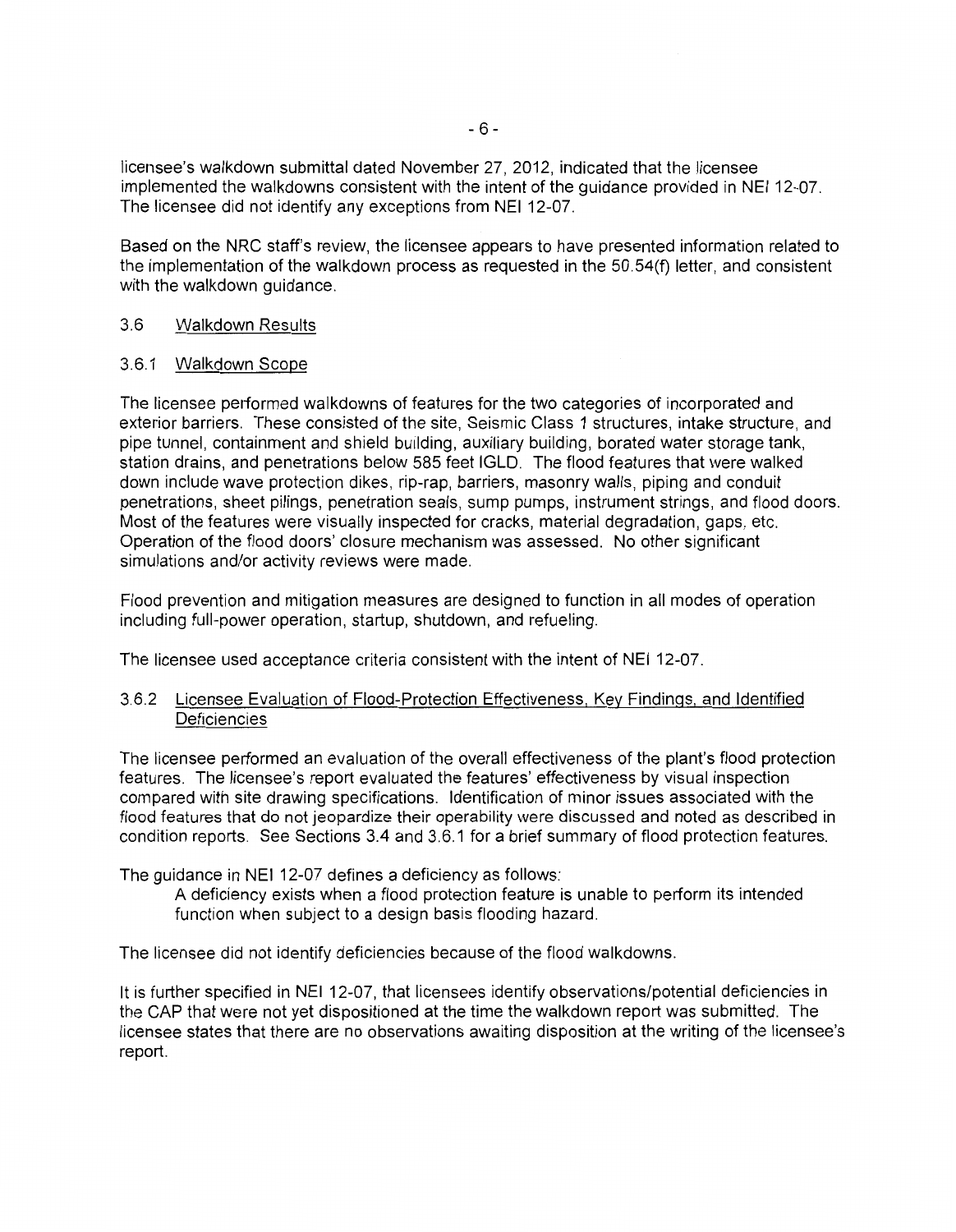# 3.6.3 Flood-Protection and Mitigation Enhancements

The licensee stated that site modifications include buildings, facilities, and parking lots to accommodate a 2014 steam generator replacement project. The licensee issued a condition report to review the probable maximum precipitation analysis as a result of the site modifications. No planned or recommended modifications to flood protection systems or mitigation measures resulted from these walkdowns.

# 3.6.4 Planned or Newly Installed Features

The licensee did not determine that changes were necessary by the flood walkdowns.

# 3.6.5 Deficiencies Noted and Actions Taken or Planned to Address

The licensee noted no deficiencies resulting from the walkdown but did identify some issues that were either documented in the CAP or in the work process program. These issues are minor concrete spalling on east face of intake structure, minor crack observed in barrier 114F/EXT extending into 114S and the shield building, and certain auxiliary building stairwells that were not part of a structure inspection program. There were no observations awaiting disposition at the time of the walkdown report.

# 3.6.6 Walkdown Analysis

The NRC staff reviewed the licensee walkdown report dated November 27, 2012. The licensee outlined issues and items determined by comparing site drawings to visual inspections during a walkdown. Based on these inspections, the licensee confirmed that the features were properly configured, in acceptable conditions, and as applicable, are periodically maintained or inspected. The licensee noted minor defects and determined if these are currently documented in the CAP, or in the work process programs as appropriate. The licensee did not discuss reasonable simulations.

The site flooding procedure is entered when Lake Erie water level exceeds 574ft IGLD. At this point, the Operations Shift Manager verifies the integrity of flood barriers, for service water pumps, cooling tower, makeup pumps, and the diesel fire pump. There are no required operations of installed plant equipment in response to the rise in Lake Erie levels.

Based on the NRC staff's review, the licensee appears to have provided results of the walkdown and described any other planned or newly installed flood protection systems or flood mitigation measures as requested in the 50.54(f) letter, and consistent with the walkdown guidance. Based on the information provided in the licensee's submittals, the NRC staff concludes that the licensee's implementation of the walkdown process meets the intent of the walkdown guidance.

# 3.6.7 Available Physical Margin

The NRC staff was concerned that the licensee had not determined and documented a numerical value for available physical margin (APM) for every applicable flood protection feature (e.g., wall, penetration, berm, door, etc.). In a letter dated January 30, 2014 (ADAMS Accession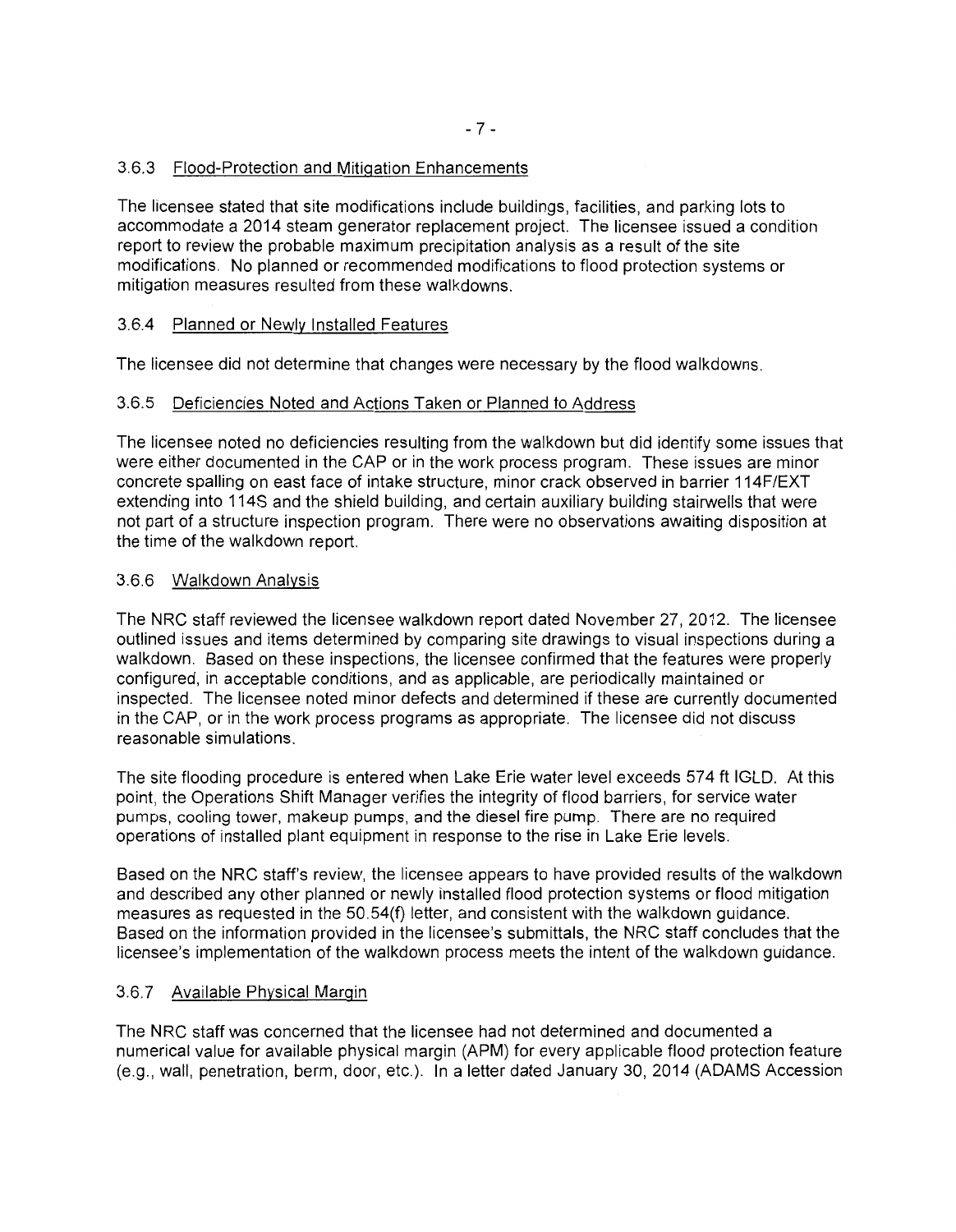No. ML 14030A559), the licensee indicated that a review had been performed on the APM determination process. Any unknown APMs were entered into the CAP. The NRC staff reviewed the response and concludes that the licensee met the intent of the APM determination per NEI 12-07.

Based on the NRC staff's review, the licensee appears to have documented the information requested for any cliff-edge effects, as requested in the 50.54(f) letter consistent with the walkdown guidance. Further, staff reviewed the response and concludes that the licensee met the intent of the APM determination per NEI 12-07.

## 3.7 NRC Oversight

#### 3.7.1 Independent Verification by Resident Inspectors

On June 27,2012, the NRC issued Temporary Instruction (TI) 2515/187, "Inspection of Near-Term Task Force Recommendation 2.3 Flooding Walkdowns" (ADAMS Accession No. ML 12129A 108). In accordance with the TI, NRC inspectors independently verified that the licensee implemented the flooding walkdowns consistent with the intent of the walkdown guidance. Additionally, the inspectors independently performed walkdowns of a sample of flood protection features. The inspection report dated January 25, 2013 (ADAMS Accession No. ML 13025A 126), documents the results of this inspection. No findings of significance were identified.

#### 4.0 SSCs Not Walked Down

The licensee identified restricted access features that were considered inaccessible. In the attachment to the November 27, 2012, response, the licensee commited to complete the delayed walkdown items identified areas/rooms of restricted access in April 2013 (Room 102), the 18th refueling outage (containment building and annulus, Spring 2014) and by December 2014 (Room 210).

#### 4.1 Restricted Access

As a result of the walkdowns being conducted during plant operation, the area dose will result in some walkdowns areas in the containment building and containment annulus being conducted during an outrage scheduled in 2014. The licensee indentified that Room 102, the spent resin storage tank (flood barriers 102F/EXT and Ext/102W) will be inspected before the end of April 2013. In addition, Room 210, the Clean Waste Polishing and Purification Demineralizer room (flood barrier 210F/EXT) will be inspected by the end of December 2014.

In 2011, Room 205, Makeup Tank Room (flood barriers 205F/EXT and EXT/205S) was previously inspected, when evidence of groundwater intrusion was noted. The evaluation, associated with the condition report written by the licensee, determined that the wall, where the mineral deposits were noted, could perform its function as a barrier. Therefore, the licensee credited this prior walkdown as a flooding walkdown.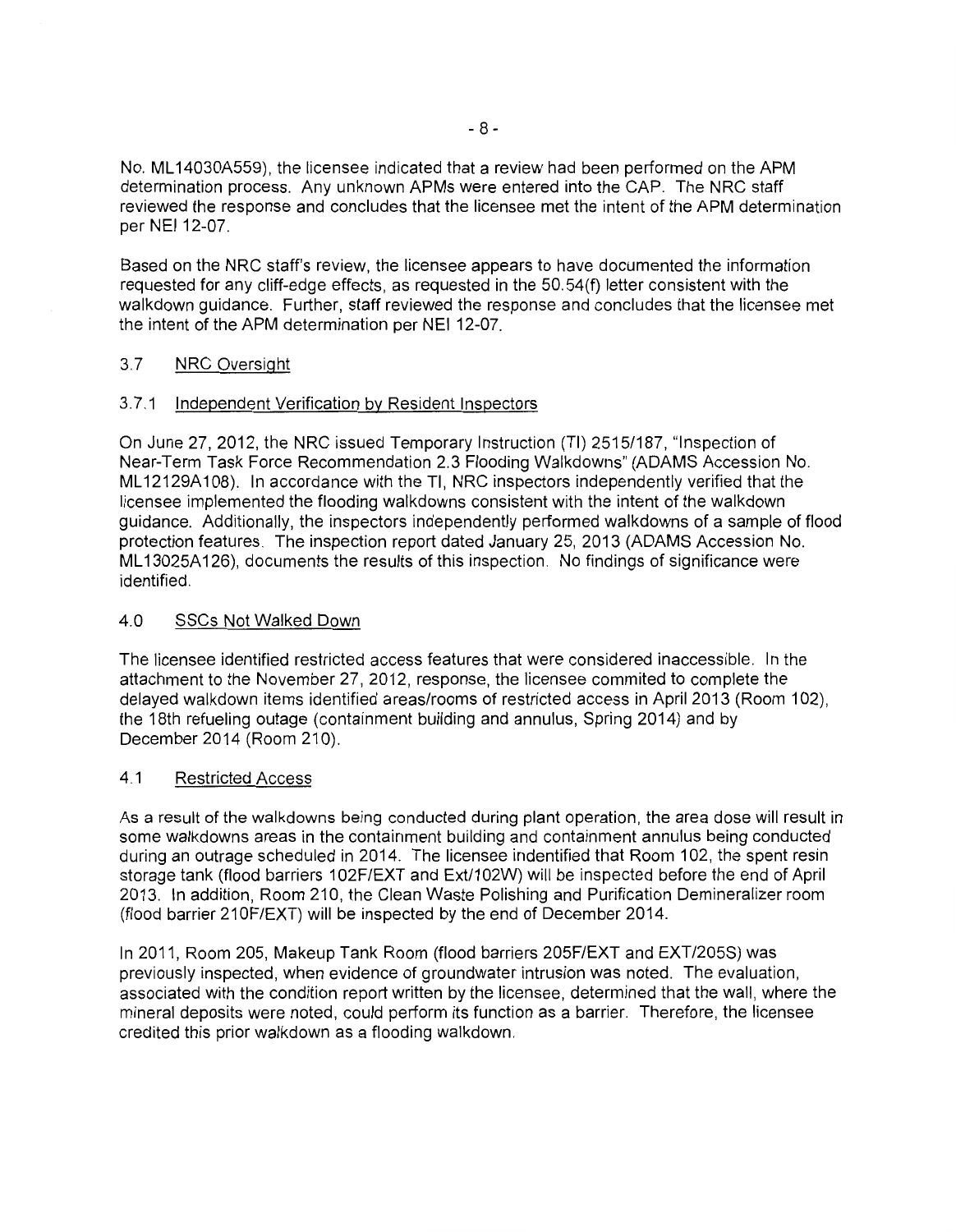Although the licensee discusses Room 222, Room 223, and Room 224, as restricted access, the NRC staff found that these rooms are better classified under the "inaccessible" classification as discussed immediately below.

#### 4.2 Inaccessible Features

The following inaccessible areas are fitted with leakage monitoring instrumentation and are not amenable to visual inspection since they are filled with water. These areas include Room 222 Fuel Transfer Tube Area; Room 223 Cask Wash Pit Area; and, Room 224, Spent Fuel Storage Area. These rooms are portions of the spent fuel storage facilities (pools) that contain a stainless steel liner and a leakage detection system. The licensee concluded that detailed visual inspection is not necessary since these areas are monitored monthly for leakage.

## 5.0 CONCLUSION

The NRC staff concludes that the licensee, through the implementation of the walkdown guidance activities, and in accordance with plant processes and procedures, verified the plant configuration with the current flooding licensing basis; addressed degraded, nonconforming, or unanalyzed flooding conditions; and verified the adequacy of monitoring and maintenance programs for protective features. Therefore, NRC staff concludes that the licensee's implementation of flooding walkdown methodology meets the intent of the walkdown guidance. Furthermore, the licensee's walkdowns, as verified by staff inspection, identified no immediate safety concerns.

The NRC reviewed the information provided and determined that sufficient information was provided to be responsive to Enclosure 4 of the 50.54(f) letter.

Principal Contributors. M. Jardaneh P. Chaput